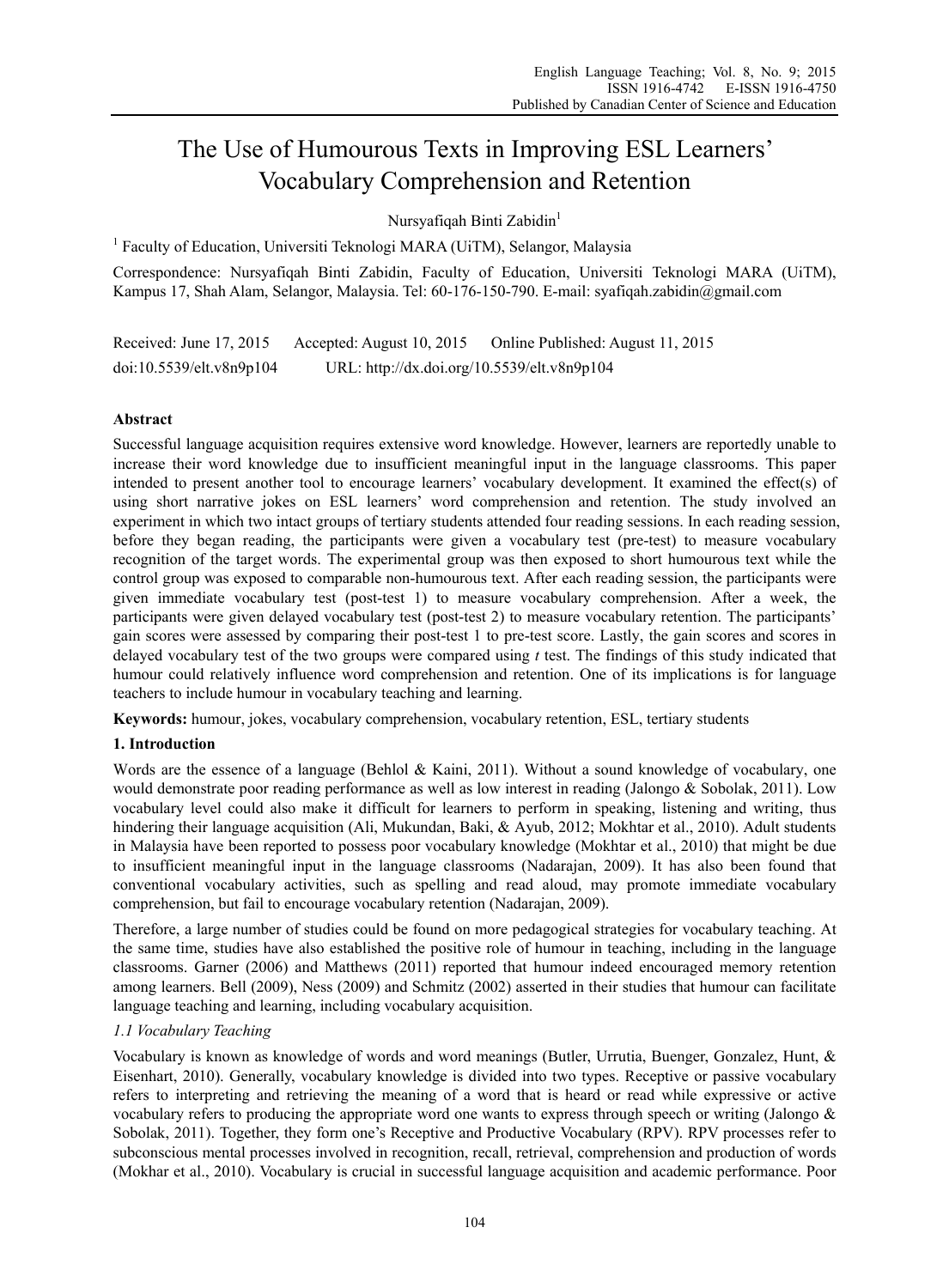vocabulary knowledge could lead to several obstacles in reading, writing and overall academic success (Ali et al., 2012) which was the case found among young adults in Malaysia (Mokhtar et al., 2010).

Therefore, numerous studies on vocabulary teaching and learning have attempted to introduce suitable means of integrating vocabulary in language learning. Conventional vocabulary instructional strategies, such as out-of-context "Word of the day" activities and the activities of reading long texts, have been reported to encourage immediate vocabulary comprehension (August, 2011), but frequently fail to ensure learners' interest and motivation (Merisuo-storm, 2006), active participation (Jalongo & Sobolak, 2011) and vocabulary growth (Nadarajan, 2009). Other common strategies like reading aloud and repetition have been found to cause anxiety among students (Merisuo-storm, 2006). Language teachers are also encouraged to teach independent vocabulary learning strategies (VLS) in order to encourage learners' vocabulary development (Mokthar et al., 2010). Strategies, such as using dictionary, contextual clues and computer to find word meanings are found to be influential in vocabulary growth. Once exposed to these independent strategies, the leaners can then choose vocabulary learning strategies that suit their learning style. These strategies enable learners to become independent word learners whenever they are confronted with unfamiliar words.

The research-based instructional strategies also explored the comparison between implicit and explicit teachings of vocabulary. Nadarajan (2009) found that higher gain scores of vocabulary learning were obtained through implicit (in context) instruction, such as text reading, compared to explicit (direct) instruction, such as spelling bee. Even though both types of instructions encouraged vocabulary growth, implicit instruction reported higher gain scores. Mokhtar et al. (2010) and Nadarajan (2009) suggested that in order to increase word knowledge, wide reading and easy texts, including texts that are simply for enjoyment, should be introduced. Merisuo-Storm (2006) documented that humourous stories were one of the favourite reading texts among younger students. He also established that reading material strongly influences students' attitude towards reading.

## *1.2 Humour in Teaching*

Humour can be described as the comic, absurd or incongruous quality that causes amusement (Matthews, 2011). Narrative joke, one example of humour, is a brief fictional dialogue that is concluded with the punch line (line that contradicts with expectation and general knowledge and causes reinterpretation of the whole text) (Tsakona, 2003). One of the theories in determining what one describes as humourous is Incongruity Theory. Incongruity Theory is the feeling of amusement which derives from the unexpected or surprise that contradicts with past experience, cognitive frameworks and expectations (Kozbelt & Nishioka, 2010; Perks, 2012). Even though it is subjective in nature, humour value can be measured with the rating of an appropriate sample from any population (Kozbelt & Nishioka, 2010). In his study to determine the effect of humour on memory, Carlson (2011) found that humourous stimuli predicted better recall compared to inspirational stimuli.

In the teaching context, Garner (2006) and Matthews (2011) reported that insertion of humour in classrooms leads to strong content retention and overall learning enjoyment. In language teaching and learning, Wagner and Urios-Aparisi (2011) found that using humour in classroom assists instruction and promotes immediacy, satisfaction, agreement and motivation. They also documented that humour could be a tool to encourage students' development in language acquisition as well as cultural knowledge. Bell (2009) stated that humour could encourage language play and assist the acquisition of target language through drama, memorization and imitation of humour samples the students came across with.

In addition, jokes and humourous anecdotes have been suggested as an aid in introducing new vocabulary. Ness (2009) asserted that jokes could introduce new vocabulary (including homophones and words with multiple meanings) as they entailed an understanding of word puns and word play, stress and emphasis on certain words as well as the ability to approach texts in appropriate word phrases and chunks. Jokes and humourous anecdotes, are also deemed to be pedagogically useful as they are short and provide learners with light reading compared to longer reading materials (Schmitz, 2002). It is through these texts that vocabulary could be highlighted in the language classrooms. There are also documented calls for more empirical studies on the use of humour in language classrooms (Schmitz, 2002; Wagner & Urios-Aparisi, 2011).

## *1.3 Research Questions and Hypotheses*

This study aimed to answer the following questions:

1) Is there any significant difference between gain scores of students exposed to humourous text and gain scores of students exposed to non-humourous text?

2) Is there any significant difference between retention scores of students exposed to humourous text and retention scores of students exposed to non-humourous text?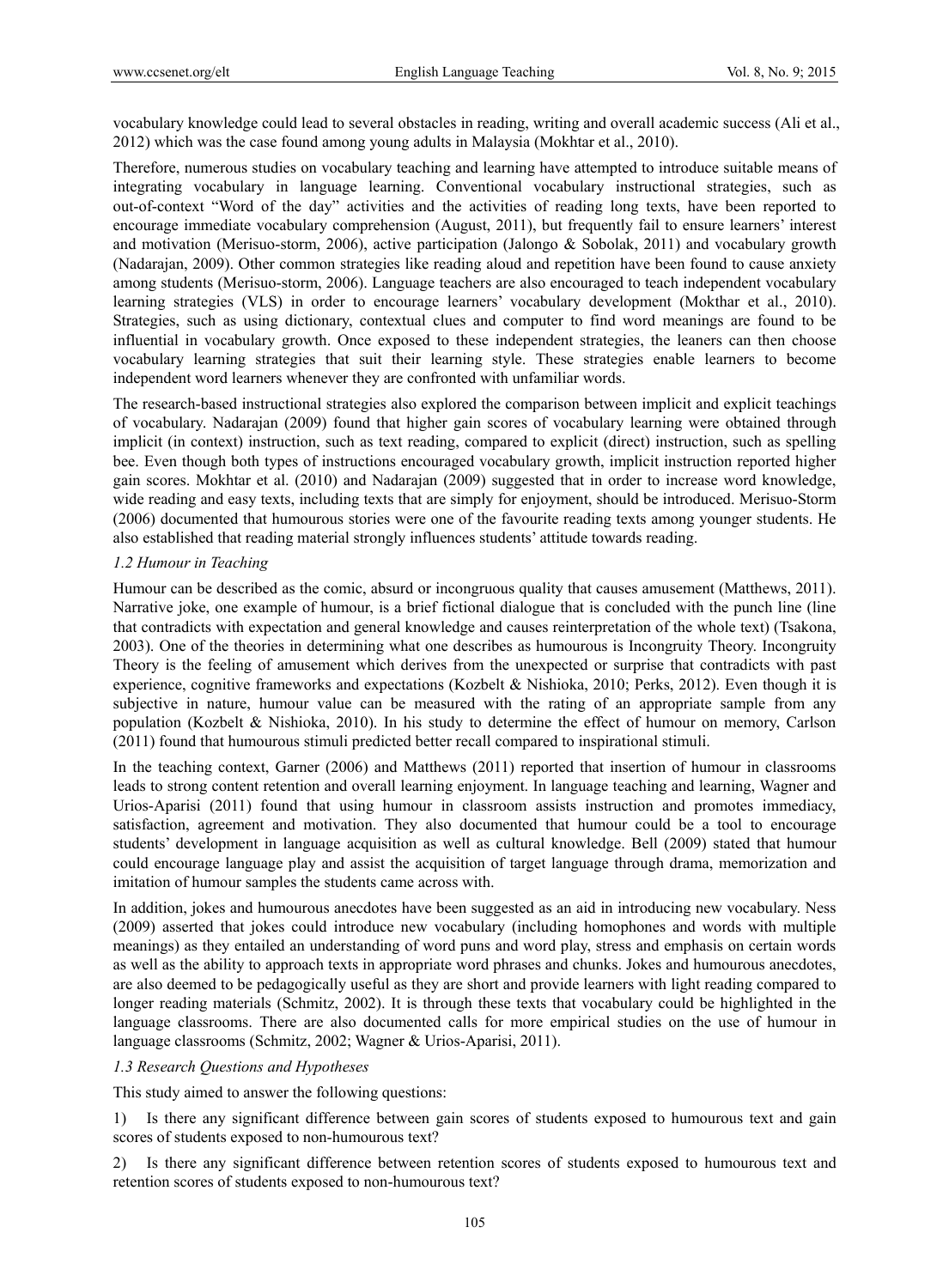These questions led to the following hypotheses:

1) There is no significant difference between gain scores of students exposed to humourous text and gain scores of students exposed to non-humourous text.

2) There is no significant difference between retention scores of students exposed to humourous text and retention scores of students exposed to non-humourous text.

## **2. Method**

### *2.1 Participants*

This study applied an experiment and the participants were semester one diploma students of Universiti Teknologi MARA, Melaka, Malaysia. Two intact classes of the same programme were included: one group (9 males and 16 females) was the experimental group while the other (8 males and 17 females) was the control group. The two classes were chosen as both consisted of students with English grades within a specified range (two grades above and below B) in a national examination, Sijil Pelajaran Malaysia (SPM).

### *2.2 Materials*

The selection of jokes was done in a pilot study, prior to the experiment. It involved a group of 20 students who was randomly selected from target population and presented with a questionnaire containing a set of 10 narrative jokes taken from the humour section of Reader's Digest Asia. In the questionnaire, the participants were asked to read the jokes and rate the narrative jokes by deciding if the jokes were: 1) not funny at all, 2) slightly funny, 3) moderately funny, and 4) very funny, in order to select the humourous material to be used in the experiment. Based on the participants' rating, only jokes that received the mean score of more than 2.5 would be selected.

The students were also asked to circle the words that they did not know the meaning of. Deni, Zainal  $\&$ Mohamed (2007) indicated that target words for vocabulary assessments could be identified by participants from the target population. Besides that, they also had to underline which part of the joke that they found funny. This was to identify the punch line of the jokes which would later be edited in order to produce comparable non-humourous text. Replacing the punch line with non-humourous sentence was assumed to remove the humour value of the stimulus.

After the questionnaire in this pilot test was collected and analysed, eight jokes were found to receive more than 2.5 as their mean score (refer to Table 1). Out of the eight jokes, only four with more target words were selected to be applied in the experiment. The sentences that the participants found funny (punch line) in the selected jokes were then edited and replaced with non-humourous sentences in order to produce comparable non-humourous texts. Therefore, both humourous and non-humourous texts were comparable and contained identical words that were measured in identical format in the pre-test and post-tests.

|                        |      |      |      |      |           |           | Joke 1 Joke 2 Joke 3 Joke 4 Joke 5 Joke 6 Joke 7 Joke 8 Joke 9 Joke 10 |
|------------------------|------|------|------|------|-----------|-----------|------------------------------------------------------------------------|
| <b>Mean Score</b> 2.05 | 2.50 | 2.80 | 3.20 | 2.60 | 2.65 3.15 | 2.75 2.90 | 2.55                                                                   |

Table 1. Mean score of the narrative joke rating

## *2.3 Instruments*

Instruments in this study included a questionnaire used in the pilot study in order to find humourous texts for the actual experiment. Another instrument used was the vocabulary test (multiple-choice questions). The same vocabulary test was used as pre-test, post-test 1 and post-test 2. The vocabulary test required students to match the definitions given to the correct word (reversal of standard practice) so that they would have to check each option of words against the definitions while answering the questions. The content validity of the test was determined by seeking the opinion of two lecturers with more than 10 years of English teaching experience.

The reliability of the test was addressed by administering a test-retest. Another group of 20 students was invited to participate in the test-retest of the vocabulary test with a gap of a week between the first and the second tests. The items and options were presented in randomized order in the second test to reduce the possibility of participants memorizing the items in the test. According to Creswell (2012), a test-retest presents an advantage of requiring only one form of the instrument. Based on Pearson Correlation Coefficient, the test and retest scores were found to correlate at a medium level  $(r = 0.57$  to 0.58).

*2.4 Procedures*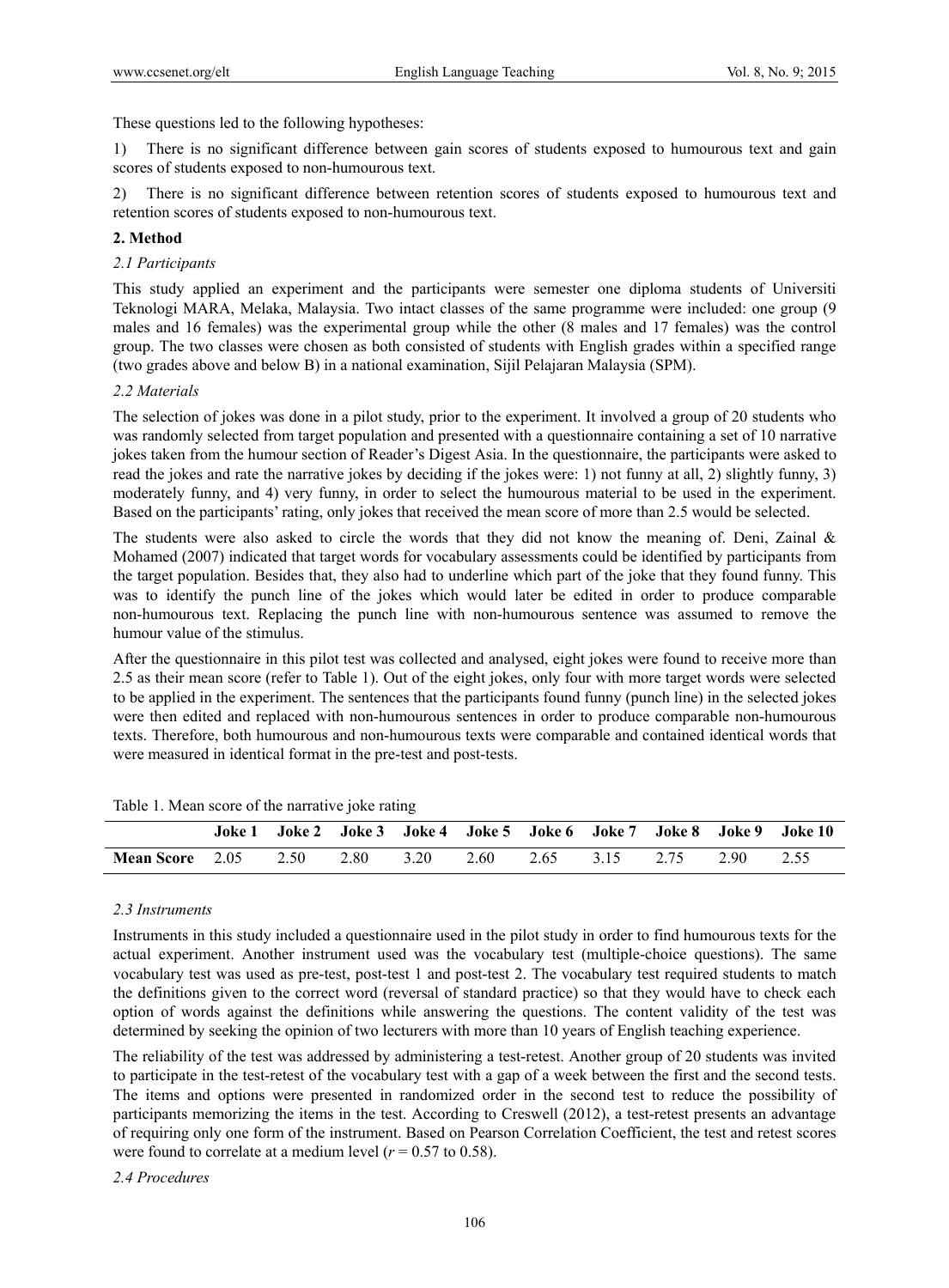In the experiment, the two groups attended four reading sessions conducted by the researcher. In each session, one short text was studied. At the beginning of the session, the participants were given pre-test to observe vocabulary recognition of the target words. Humourous text was next presented to the experimental group while the control group received non-humourous text. They were then asked to answer the immediate vocabulary test (post-test 1) to measure vocabulary comprehension. The participants were given 30 minutes to read the text and answer the vocabulary test. After a week, the participants were given delayed vocabulary test (post-test 2) to assess vocabulary retention. In order to reduce the test practice effect, the delayed vocabulary test was given a week after the immediate vocabulary test was given and the items as well as the options were presented in randomized order. Similar procedure was repeated in all reading sessions.

#### **3. Results**

#### *3.1 Preliminary Analysis of Means of Scores in Pre-test and Post-test 1*

Preliminary analysis included the examination of participants' means of scores in pre-test and post-test 1. Their scores were analysed separately according to sessions since the comprehension test was taken right after each reading session and the retention test was done a week after. Thus, the two groups' performance could be distinctly observed and analysed for each reading session. Analysis revealed that participants' scores increased from pre-test to post-test 1, indicating vocabulary comprehension that occurred after exposure to the reading material.

|                       | Session 1 |                      | Session 2 |                      | Session 3 |                      | Session 4 |             |
|-----------------------|-----------|----------------------|-----------|----------------------|-----------|----------------------|-----------|-------------|
|                       | Pre-test  | Post-test 1 Pre-test |           | Post-test 1 Pre-test |           | Post-test 1 Pre-test |           | Post-test 1 |
| Experiment. Mean 2.88 |           | 3.24                 | 3.40      | 3.84                 | 3.48      | 4.80                 | 2.24      | 3.40        |
| N                     | 25        | 25                   | 25        | 25                   | 25        | 25                   | 25        | 25          |
| <b>SD</b>             | 1.20      | 0.88                 | 06.5      | 0.37                 | 1.53      | 0.82                 | 0.88      | 0.82        |
| Control Mean          | 2.56      | 3.76                 | 3.28      | 3.84                 | 3.08      | 4.68                 | 2.68      | 3.68        |
| N                     | 25        | 25                   | 25        | 25                   | 25        | 25                   | 25        | 25          |
| <b>SD</b>             | 1.12      | 0.52                 | 0.74      | 0.37                 | 1.26      | 0.56                 | 1.07      | 0.56        |
| <b>Total Mean</b>     | 2.72      | 3.50                 | 3.34      | 3.84                 | 3.28      | 4.74                 | 2.46      | 3.54        |
| N                     | 50        | 50                   | 50        | 50                   | 50        | 50                   | 50        | 50          |
| <b>SD</b>             | 1.16      | 0.76                 | 0.69      | 0.37                 | 1.40      | 0.69                 | 0.99      | 0.71        |

Table 2. Mean and SD for participants' scores in pre-test and post-test 1

# *3.2 Further Analysis Using t Test*

For further analysis, participants' scores in post-test 1 were compared to pre-test (gain scores) to examine vocabulary comprehension. Meanwhile, vocabulary retention is assessed by examining participants' scores in post-test 2 (retention scores). The significant level was set at 0.05. Using SPSS, the following results were produced.

**Hypothesis one:** There is no sigificant difference between gain scores of students exposed to humourous text and gain scores of students exposed to non-humourous text.

*t* test was used to compare the gain scores obtained by participants exposed to humourous texts ( $n = 25$ ) to those exposed to non-humourous texts ( $n = 25$ ). In Session 1, there was significant difference in gain scores ( $p = 0.04$ ), with experimental group ( $M = 0.36$ ,  $SD = 0.7$ ) reporting mean of 0.8 lower than control group ( $M = 1.16$ ,  $SD =$ 1.1). Meanwhile, results revealed that there was no significant difference in gain scores ( $p = 0.47$ ) in Session 2, with experimental group ( $M = 0.44$ ,  $SD = 0.58$ ) reporting mean of 0.12 lower than control group ( $M = 0.56$ ,  $SD =$ 0.58). In Session 3, there was no significant difference recorded ( $p = 0.421$ ), with experimental group ( $M = 1.32$ ,  $SD = 1.34$ ) reporting mean of 0.28 lower than control group ( $M = 1.6$ ,  $SD = 1.08$ ). Results also indicated no significant difference in Session 4 ( $p = 0.446$ ), with experimental group ( $M = 1.24$ ,  $SD = 1.05$ ) reporting mean of 0.24 higher than control group ( $M = 1.0$ ,  $SD = 1.15$ ). The *t* test in Session 1 was statistically significant while the *t* test in Session 2, 3, and 4 were non-significant as shown in Table 3.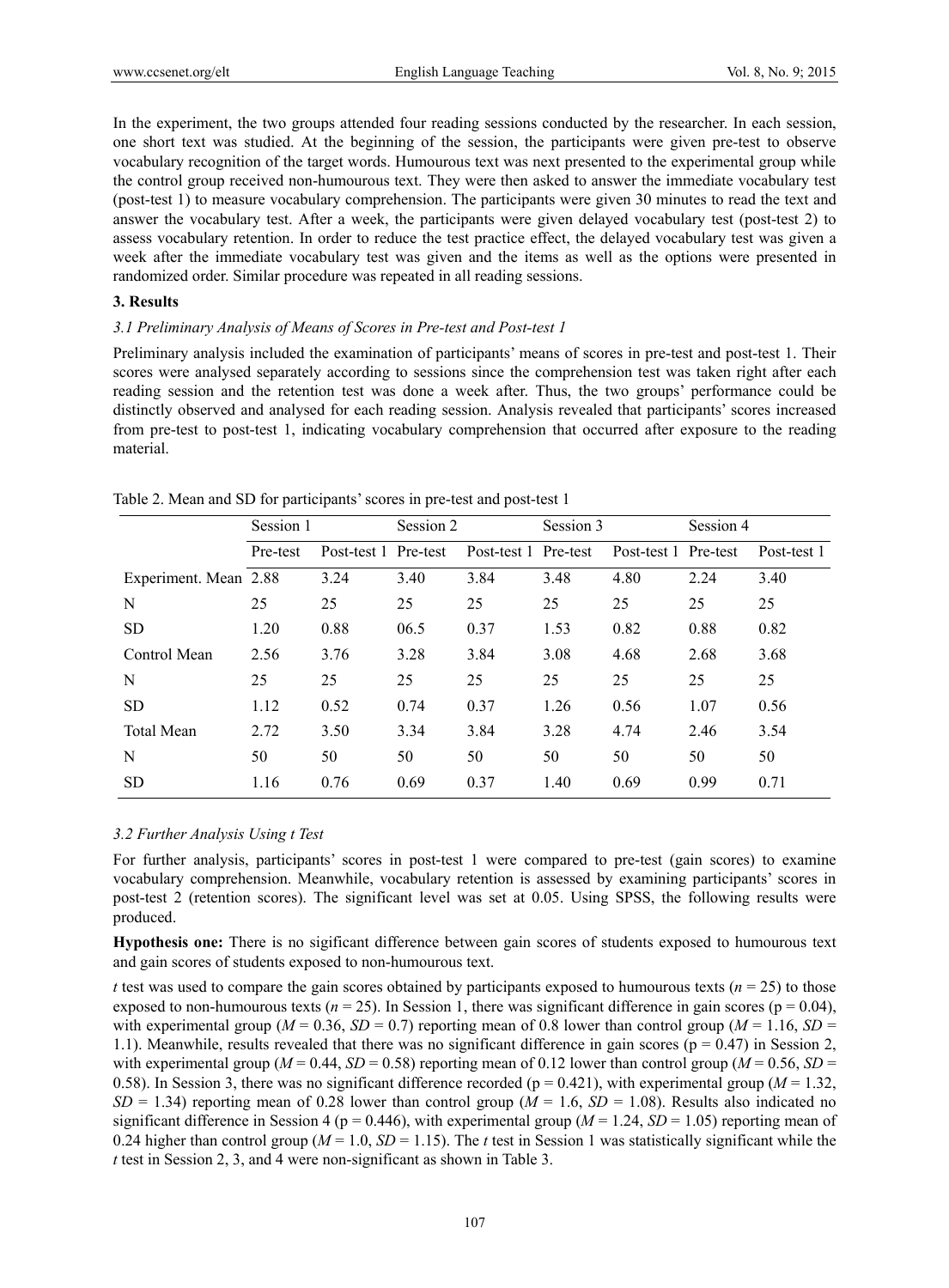| Gain Scores |          |       |         | Mean Difference |
|-------------|----------|-------|---------|-----------------|
| Session 1   | $-3.056$ | 40.56 | $0.04*$ | $-0.8$          |
| Session 2   | $-0.728$ | 48    | 0.47    | $-0.12$         |
| Session 3   | $-0.811$ | 48    | 0.421   | $-0.28$         |
| Session 4   | 0.768    | 48    | 0.446   | 0.24            |

Table 3. *t* Test comparing gain scores of participants in experimental and control groups

 $*_{p} < 0.05$ 

**Hypothesis two:** There is no significant difference between retention scores of students exposed to humourous text and retention scores of students exposed to non-humourous text.

Retention scores obtained by participants exposed to humourous texts (*n* = 25) were compared to the scores of those exposed to non-humourous texts (*n* = 25) with independent samples *t* test. In Session 1, results indicated no significant difference in retention scores ( $p = 0.31$ ), with experimental group ( $M = 3.12$ ,  $SD = 1.05$ ) reporting mean of 0.28 lower than control group ( $M = 0.86$ ,  $SD = 0.17$ ). There was no significant difference found in retention scores ( $p = 0.764$ ) in Session 2, with experimental group ( $M = 3.8$ ,  $SD = 0.5$ ) reporting mean of 0.04 higher than control group ( $M = 3.76$ ,  $SD = 0.43$ ). In Session 3, no significant difference was recorded ( $p = 0.117$ ), with experimental group ( $M = 4.76$ ,  $SD = 0.83$ ) reporting mean of 0.36 higher than control group ( $M = 4.4$ ,  $SD =$ 0.76). Results also revealed no significant difference in Session 4 ( $p = 0.105$ ), with experimental group ( $M =$ 3.08,  $SD = 1.15$ ) reporting mean of 0.44 lower than control group ( $M = 3.52$ ,  $SD = 0.65$ ). Table 4 shows that the *t* test for all sessions were non-significant.

Table 4. *t* Test comparing retention scores of participants in experimental and control groups

| <b>Retention Scores</b> |          | Df    |       | Mean Difference |
|-------------------------|----------|-------|-------|-----------------|
| Session 1               | $-1.027$ | 48    | 0.310 | $-0.28$         |
| Session 2               | 0.302    | 48    | 0.764 | 0.04            |
| Session 3               | 1.595    | 48    | 0.117 | 0.36            |
| Session 4               | $-1.661$ | 37.99 | 0.105 | $-0.44$         |

Based on the preliminary analysis, an increase of scores from pre-test to post-test 1 could be observed. Meanwhile, further analysis indicated that hypothesis one was accepted, except for Session 1 that showed significant difference. Hypothesis two was also accepted as there was no significant difference found in all four sessions.

## **4. Discussion**

With regard to vocabulary comprehension, preliminary analysis revealed that participants in both groups showed ability to comprehend new vocabulary when they were given texts, regardless if the texts were humourous or not. This can be seen from both groups' mean of score that increased from pre-test to post-test 1. Further analysis indicated no significant difference in the two groups' gain scores. This infers that both humourous and non-humourous texts produced the same effect: assisting learners' word comprehension. In other words, the texts provided a context in which comprehension of new words can be achieved. This is in accordance with Mokhtar et al. (2010) and Nadarajan (2009) who asserted that reading easy text is an effective way to increase word comprehension.

The results also indicated that participants in control group obtained slightly higher mean of gain scores compared to those in experimental group. One explanation for this finding is that some participants in the experimental groups have already recognised the words included in the texts prior to the experiment. Thus, they managed to match the correct word to the definitions in pre-test and post-test 1 correctly and more gain scores of 0 were being recorded for the experimental group. Referring to the preliminary analysis of means of pre-test and post-test 1 scores, participants from experimental groups were recorded to receive higher pre-test scores compared to those in control group, indicating that some of them have already recognised the words prior to the experiment. However, as mentioned above, an increase of mean of scores from pre-test to post-test 1 showed a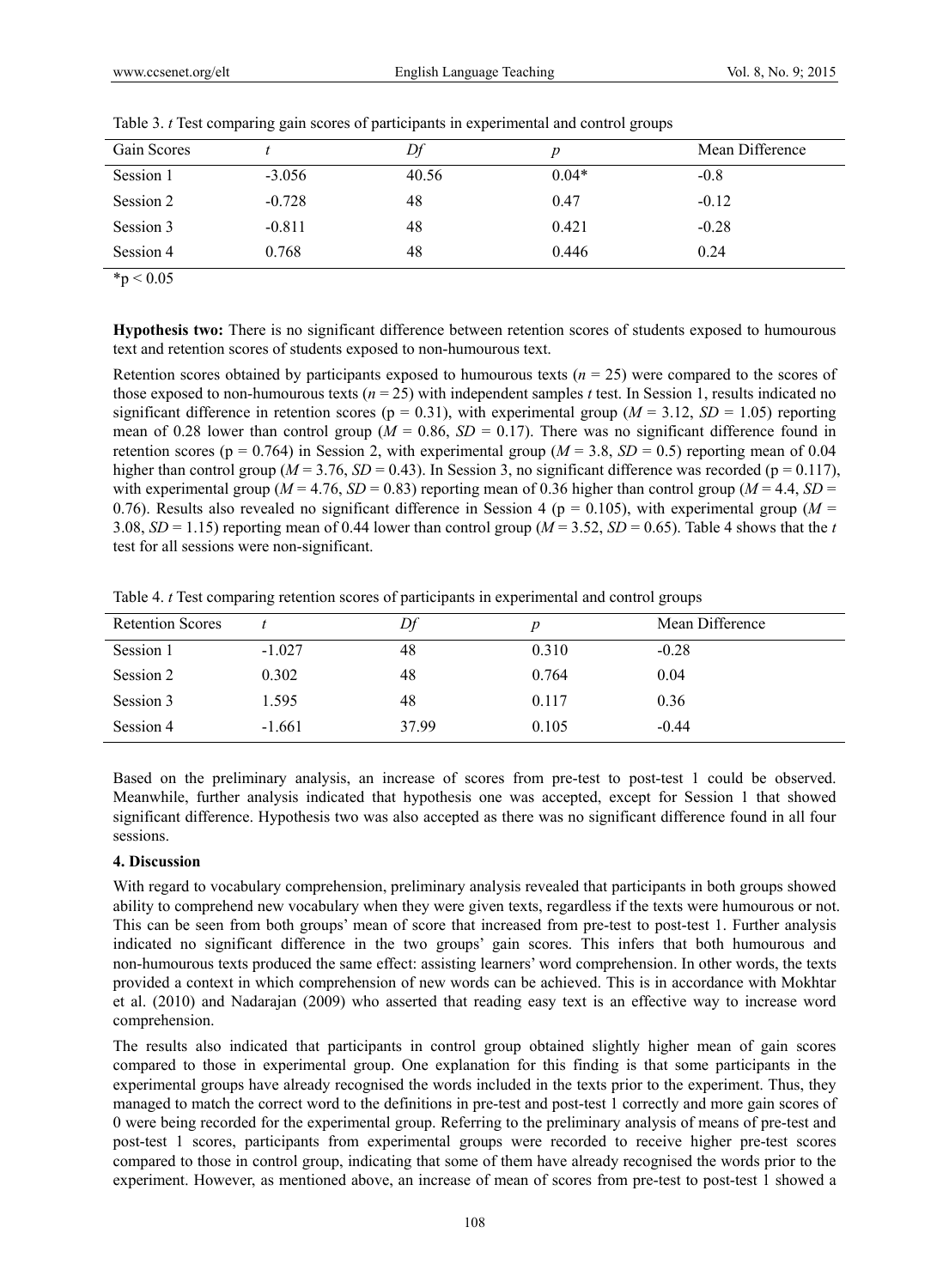gain in word knowledge of most participants from both groups.

In terms of vocabulary retention, no significant difference was found. However, participants in experimental group obtained marginally higher mean of retention scores as compared to those in control group in two of the sessions. This implies that humourous texts could facilitate and encourage students' vocabulary retention and supports the claims made by Bell (2009), Ness (2009) and Schmitz (2002) that jokes can provide a useful platform to improve vocabulary knowledge. This also solidifies findings reported by Carlson (2011), Garner (2006) and Matthews (2011) that humour encourages stronger memory retention. A plausible explanation for this result is connected to the Incongruity Theory of humour. When one is confronted with humour, he or she has to solve the incongruity involved in order to understand humour. Resolving incongruity inevitably introduces a cognitive challenge to the readers, thus, triggers interest, motivation and attention as well as influences memory performance (Hayati, Shooshtari, & Shakeri, 2011). Another probable explanation is reading materials affect attitude towards reading (Merisuo-storm, 2006) and readers' emotion while reading. Reading humourous materials engages emotion that makes remembering materials read more accurate and long lasting (Hayati, Shooshtari, & Shakeri, 2011).

This specific study was not without limitations. Firstly, it included only four reading sessions. Besides that, the target words were not selected based on progressing levels of difficulty. Therefore, the limited number of sessions and selection of target words might not be sufficient to observe growth of vocabulary knowledge over time. This study also did not measure the participants' topic of interest in selecting the jokes as only the humour value of the texts (jokes) was measured. This might subsequently affect their word comprehension and recall.

### **5. Conclusion**

This study was based on the belief that humourous texts have an effect on learners' vocabulary comprehension and retention. Its major aim was to assess if comprehension and retention of new words were affected by the use of jokes as reading material as compared to non-humourous texts. To achieve said aim, participants were required to attend four reading sessions and take vocabulary tests.

The preliminary analysis of gain scores revealed an increase in mean of participants' scores in both groups. This indicated that comprehension of new words can be aided by texts, including humourous material. In terms of vocabulary retention, experimental group did report higher mean of scores than control group in two of the sessions. The findings suggested a more relative influential role of humour, namely, jokes, on vocabulary retention. The results revealed that humour encouraged better retention ability as compared to non-humourous material. The implication of this study is for language teachers to include humour, along with other materials, in vocabulary teaching and learning. In addition, material developers and curriculum designers might also consider including humourous elements in their work.

## **References**

- Ali, Z., Mukundan, J., Baki, R., & Ayub, A. F. (2012). Second language learners' attitudes towards the methods of learning vocabulary. *English Language Teaching, 5*(4), 24-36. http://dx.doi.org/10.5539/elt.v5n4p24
- August, G. (2011). Spelling facilitates good ESL reading comprehension. *Journal of Developmental Education, 35*(1), 14-24.
- Behlol, M., & Kaini, M. M. (2011). Comparative Effectiveness of Contextual and Structural Method of Teaching Vocabulary. *English Language Teaching, 4*(1), 90-97. http://dx.doi.org/10.5539/elt.v4n1p90
- Bell, N. D. (2009). Learning about and through humor in the second language classroom. *Language Teaching Research, 13*(241), 241-258. http://dx.doi.org/10.1177/1362168809104697
- Butler, S., Urrutia, K., Buenger, A., Gonzalez, N., Hunt, M., & Eisenhart, C. (2010). *A Research Synthesis: A Review of the Current Research on Vocabulary Instruction.* National reading Technical Assistance Center, RMC Research Corporation.
- Carlson, K. A. (2011). The Impact of Humour on Memory: Is the Humour Effect about Memory? *Humor, 24*(1), 21-41. http://dx.doi.org/10.1515/humr.2011.002
- Creswell, J. H. (2012). *Educational Research: Planning, Conducting, and Evaluating Quantitative and Qualitative Research .* Boston: Pearson Education, Inc.
- Deni, A. R., Zainal, Z. I., & Mohamed, M. (2007). Vocabulary Learning through Vocabulary Scrapbook. *The Second Biennial International Conference on Teaching and Learning of English in Asia: Exploring New Frontiers (TELiA2),* (pp. 1-11). *Faculty of Communication and Modern Languages, Universiti Utara Malaysia, Sintok.* .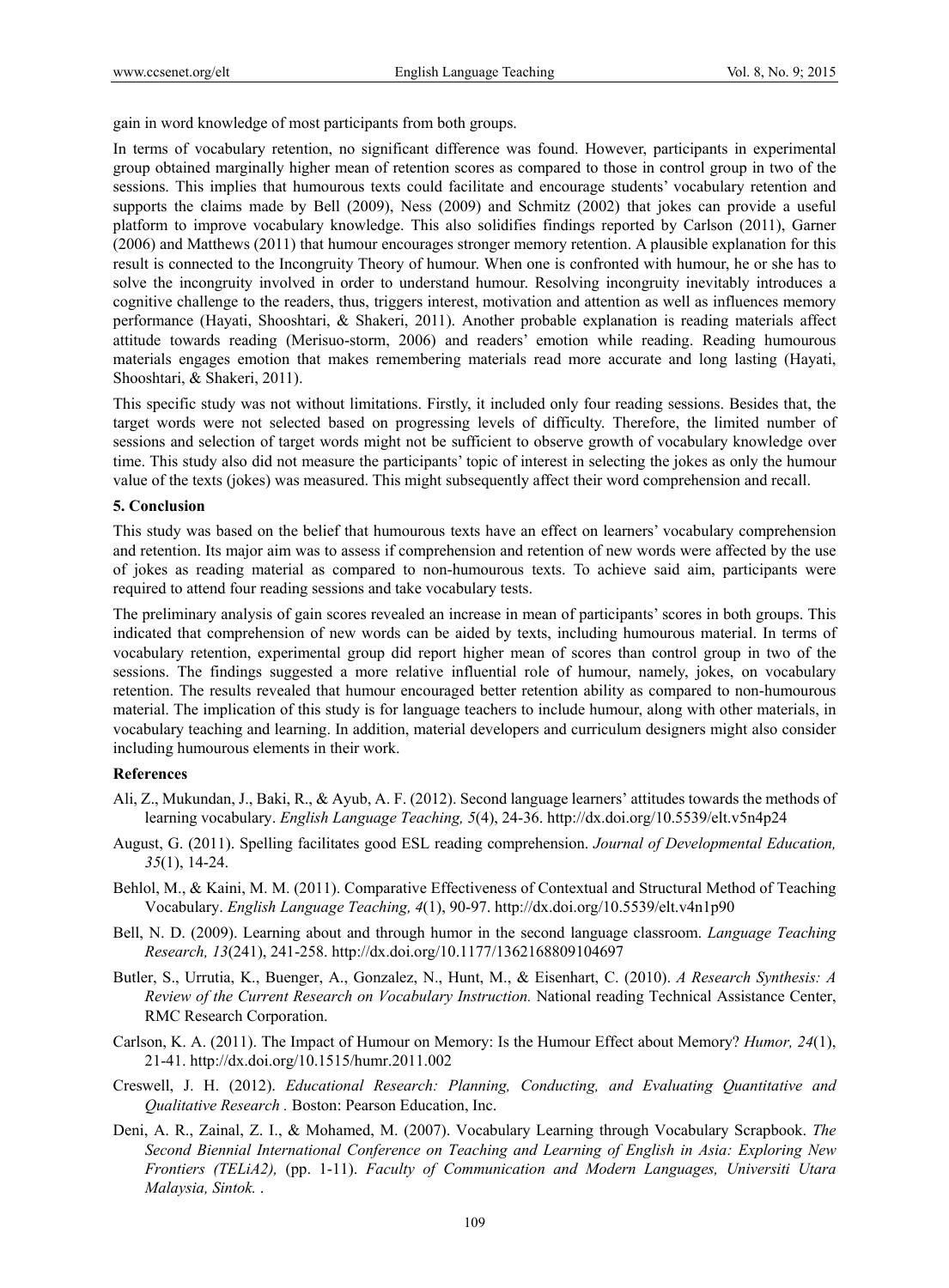- Garner, R. L. (2006). Humor in pedagogy: How ha-ha can lead to aha! *College Reading, 54*(1), 177-180. http://dx.doi.org/10.3200/ctch.54.1.177-180
- Hayati, A. M., Shooshtari, Z. G., & Shakeri, N. (2011). Using Humorous Texts in Improving Reading Comprehension of EFL Learners. *Theory nd Practice in Language Practice, 1*(6), 652-661. http://dx.doi.org/10.4304/tpls.1.6.652-661
- Jalongo, M. R., & Sobolak, M. J. (2011). Supporting young children's vocabulary growth: the challenges, the benefits and evidence-based strategies. *Early Childhood Education Journal, 28*, 421-429. http://dx.doi.org/10.1007/s10643-010-0433-x
- Kozbelt, A., & Nishioka, K. (2010). Humor comprehension, humor production, and insight: An exploratory study. *Humor, 23*(3), 375-401. http://dx.doi.org/10.1515/humr.2010.017
- Matthews, M. L. (2011). *A funny thing happened on the way to the hippocampus: The effects of humor on students achievement and memory retention (Doctoral Dissertation).* Available from ProQuest Dissertation & Theses.
- Merisuo-storm, T. (2006). Girls and boys like to read and write different texts. *Scandinavian Journal of Educational Research, 50*(2), 111-125. http://dx.doi.org/10.1080/00313830600576039
- Mokhtar, A. A., Rawian, R. M., Yahaya, M. F., Abdullah, A., Mansor, M., Osman, M. I., ... Abdul, R. M. (2010). Vocabulary knowledge of adult ESL learners. *English Language Teaching, 3*(1), 71-80. http://dx.doi.org/10.5539/elt.v3n1p71
- Nadarajan, S. (2009). The effect of instruction and context on L2 learners' vocabulary development. *Electronic Journal of Foreign Language Teaching, 2009*(2), 177-189.
- Ness, M. (2009). Laughing through rereadings: Using joke books to build fluency. *The Reading Teacher, 62*(8), 691-694. http://dx.doi.org/10.1598/RT.62.8.7
- Perks, L. G. (2012). The Ancient Roots of Humor Theory. *Humor, 25*(2), 119-132. http://dx.doi.org/10.1515/humor-2012-0007
- Schmitz, J. R. (2002). Humor as a pedagogical tool in foreign language and translation courses. *Humor, 15*(1), 89-113. http://dx.doi.org/10.1515/humr.2002.007
- Tsakona, V. (2003). Jab lines in Narrative Jokes. *Humor, 16*(3), 315-329. http://dx.doi.org/10.1515/humr.2003.017
- Wagner, M., & Urios-Aparisi, E. (2011). The Use of Humour in Foreign Language Classroom: Funny and Effective? *Humor, 24*(4), 399-434. http://dx.doi.org/10.1515/humr.2011.024

#### **Appendix A**

#### **Humourous Text (Narrative Joke) Used in Session 4**

A mother went out and left a father to look after their 3-year-old daughter. The father was rarely left to watch over their daughter on his own. Apparently, the girl was playing with her favourite toy, a tea set. While the father was in the living room, engrossed in the evening news on the television, the girl brought him cups of 'tea', which were just water.

After several cups and lots of praises, the mother came home. The father made her wait in the living room to watch their daughter bring him a cup of tea. "It was just the most adorable thing!" the father exclaimed.

Sure enough, the girl came down the hall with a cup of tea for her father. The mother watched him drink it up.

Then, she said (with a mother's typical wisdom), "Did it ever occur to you that the only place she can reach to get water is the toilet bowl?"

Adapted from *Reader's Digest Asia*, by Corrie Liversage, May, 2011, page 57.

#### **Appendix B**

#### **Non-humourous Text Used in Session 4**

A mother went out and left a father to look after their 3-year-old daughter. The father was rarely left to watch over their daughter on his own. Apparently, the girl was playing with her favourite toy, a tea set. While the father was in the living room, engrossed in the evening news on the television, the girl brought him cups of 'tea', which